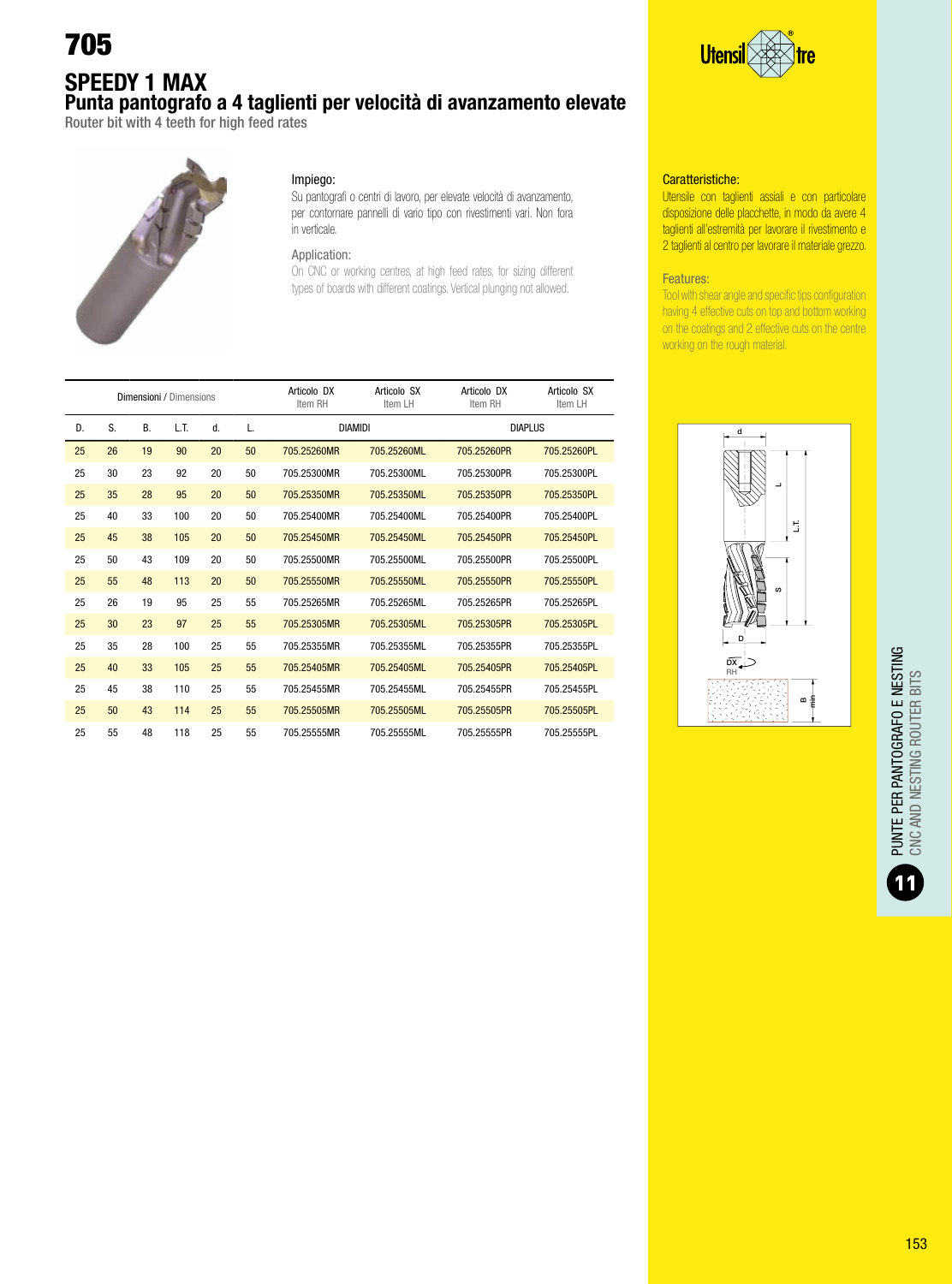

Utensile con taglienti assiali e con particolare disposizione delle placchette, in modo da avere 3 taglienti all'estremità per lavorare il rivestimento e 2 taglienti al centro per lavorare il materiale grezzo.

#### Features:

Tool with shear angle and specific tips configuration having 3 effective cuts on top and bottom working on the coatings and 2 effective cuts on the centre working on the rough material.



# 725

# SPEEDY 2 MAX

Punta pantografo a 3 taglienti per velocità di avanzamento elevate

Router bit with 3 teeth for high feed rates

#### Impiego:

Su pantografi o centri di lavoro, per elevate velocità di avanzamento, per contornare pannelli di vario tipo con rivestimenti vari. Fora in verticale.

#### Application:

On CNC or working centres, at high feed rates, for sizing different types of boards with different coatings. Vertical plunging allowed.



|    |      |    | Dimensioni / Dimensions |    |    | Articolo DX<br>Item RH | Articolo SX<br>Item LH | Articolo DX<br>Item RH | Articolo SX<br>Item LH |
|----|------|----|-------------------------|----|----|------------------------|------------------------|------------------------|------------------------|
| D. | S.   | В. | L.T.                    | d. | L. |                        | <b>DIAMIDI</b>         | <b>DIAPLUS</b>         |                        |
| 20 | 22,5 | 16 | 90                      | 20 | 50 | 725.202250MSR          | 725.202250MSL          | 725.202250PR           | 725.202250PL           |
| 20 | 26   | 19 | 90                      | 20 | 50 | 725.20260MSR           | 725.20260MSL           | 725.20260PR            | 725.20260PSL           |
| 20 | 30   | 23 | 95                      | 20 | 50 | 725.20300MSR           | 725.20300MSL           | 725.20300PR            | 725.20300PL            |
| 20 | 34   | 25 | 95                      | 20 | 50 | 725.20340MSR           | 725.20340MSL           | 725.20340PR            | 725.20340PL            |
| 20 | 40   | 33 | 100                     | 20 | 50 | 725.20400MSR           | 725.20400MSL           | 725.20400PR            | 725.20400PL            |
| 20 | 43   | 34 | 105                     | 20 | 50 | 725.20430MSR           | 725.20430MSL           | 725.20430PR            | 725.20430PL            |
| 20 | 50   | 43 | 109                     | 20 | 50 | 725.20500MR            | 725.20500ML            | 725.20500PR            | 725.20500PL            |
| 20 | 55   | 48 | 113                     | 20 | 50 | 725.20550MR            | 725.20550ML            | 725.20550PR            | 725.20550PL            |
| 20 | 60   | 53 | 118                     | 20 | 50 | 725.20600MR            | 725.20600ML            | 725.20600PR            | 725.20600PL            |
| 20 | 65   | 58 | 122                     | 20 | 50 | 725.20650MR            | 725.20650ML            | 725.20650PR            | 725.20650PL            |
| 20 | 26   | 19 | 95                      | 25 | 55 | 725.20265MSR           | 725.20265MSL           | 725.20265PR            | 725.20265PL            |
| 20 | 30   | 23 | 100                     | 25 | 55 | 725.20305MSR           | 725.20305MSL           | 725.20305PR            | 725.20305PL            |
| 20 | 34   | 25 | 105                     | 25 | 55 | 725.20355MSR           | 725.20355MSL           | 725.20355PR            | 725.20355PL            |
| 20 | 40   | 33 | 105                     | 25 | 55 | 725.20405MSR           | 725.20405MSL           | 725.20405PR            | 725.20405PL            |
| 20 | 43   | 34 | 110                     | 25 | 55 | 725.20455SMR           | 725.20455SML           | 725.20455PR            | 725.20455PL            |
| 20 | 50   | 43 | 114                     | 25 | 55 | 725.20505MR            | 725.20505ML            | 725.20505PR            | 725.20505PL            |
| 20 | 55   | 48 | 118                     | 25 | 55 | 725.20555MR            | 725.20555ML            | 725.20555PR            | 725.20555PL            |
| 20 | 60   | 53 | 123                     | 25 | 55 | 725.20605MR            | 725.20605ML            | 725.20605PR            | 725.20605PL            |
| 20 | 65   | 58 | 127                     | 25 | 55 | 725.20655MRL           | 725.20655ML            | 725.20655PL            | 725.20655PL            |
| 22 | 65   | 58 | 122                     | 20 | 50 | 725.22650MSR           | 725.22650MSL           | 725.22650PR            | 725.22650PL            |
| 22 | 65   | 58 | 127                     | 25 | 55 | 725.22655MSR           | 725.22655MSL           | 725.22655PR            | 725.22655PL            |
| 25 | 26   | 19 | 90                      | 20 | 50 | 725.25260MR            | 725.25260ML            | 725.25260PR            | 725.25260PL            |
| 25 | 30   | 23 | 92                      | 20 | 50 | 725.25300MR            | 725.25300ML            | 725.25300PR            | 725.25300PL            |
| 25 | 34   | 28 | 95                      | 20 | 50 | 725.25350MR            | 725.25350ML            | 725.25350PR            | 725.25350PL            |
| 25 | 40   | 33 | 100                     | 20 | 50 | 725.25400MR            | 725.25400ML            | 725.25400PR            | 725.25400PL            |
| 25 | 43   | 38 | 105                     | 20 | 50 | 725.25450MR            | 725.25450ML            | 725.25450PR            | 725.25450PL            |
| 25 | 50   | 43 | 109                     | 20 | 50 | 725.25500MR            | 725.25500ML            | 725.25500PR            | 725.25500PL            |
| 25 | 55   | 48 | 113                     | 20 | 50 | 725.25550MR            | 725.25550ML            | 725.25550PR            | 725.25550PL            |
| 25 | 60   | 53 | 118                     | 20 | 50 | 725.25600MR            | 725.25600ML            | 725.25600PR            | 725.25600PL            |
| 25 | 65   | 58 | 122                     | 20 | 50 | 725.25650MR            | 725.25650ML            | 725.25650PR            | 725.25650PL            |
| 25 | 22,5 | 16 | 95                      | 25 | 55 | 725.252255MSR          | 725.252255MSL          | 725.252255PR           | 725.252255PL           |
| 25 | 26   | 19 | 95                      | 25 | 55 | 725.25265MSR           | 725.25265MSL           | 725.25265PR            | 725.25265PL            |
| 25 | 30   | 23 | 97                      | 25 | 55 | 725.25305MSR           | 725.25305MSL           | 725.25305PR            | 725.25305PL            |
| 25 | 34   | 25 | 105                     | 25 | 55 | 725 25345MSR           | 725 25345MSL           | 725 25345PR            | 725 25345PL            |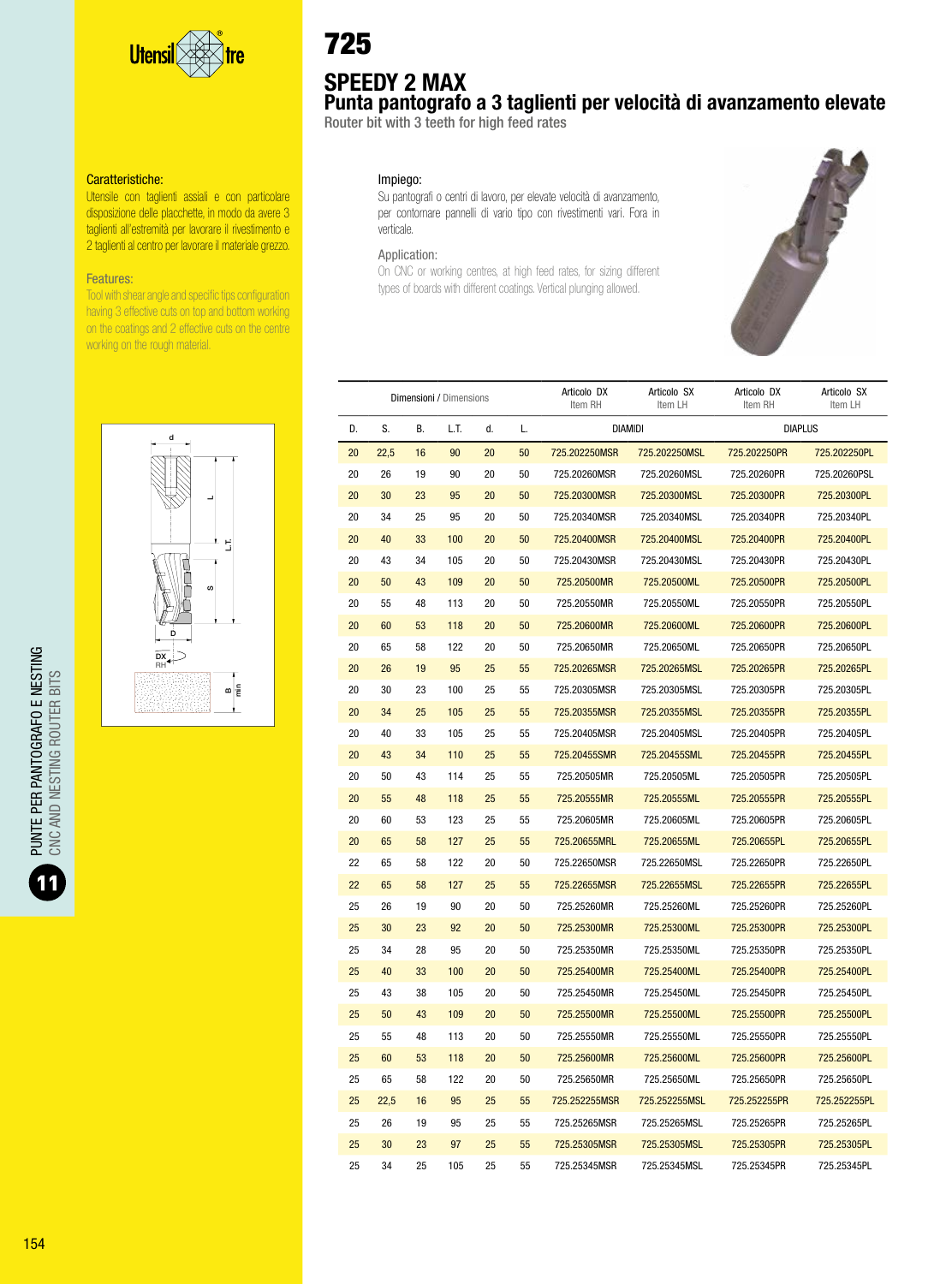### SPEEDY 2 MAX Punta pantografo a 3 taglienti per velocità di avanzamento elevate

Router bit with 3 teeth for high feed rates



#### Impiego:

Su pantografi o centri di lavoro, per elevate velocità di avanzamento, per contornare pannelli di vario tipo con rivestimenti vari. Fora in verticale.

### Application:

On CNC or working centres, at high feed rates, for sizing different types of boards with different coatings. Vertical plunging allowed.



#### Caratteristiche:

Utensile con taglienti assiali e con particolare disposizione delle placchette, in modo da avere 3 taglienti all'estremità per lavorare il rivestimento e 2 taglienti al centro per lavorare il materiale grezzo.

#### Features:

Tool with shear angle and specific tips configuration having 3 effective cuts on top and bottom working on the coatings and 2 effective cuts on the centre working on the rough material.

|    |    |    | Dimensioni / Dimensions |    |    | Articolo DX<br>Item RH | Articolo SX<br>Item LH | Articolo DX<br>Item RH | Articolo SX<br>Item LH |
|----|----|----|-------------------------|----|----|------------------------|------------------------|------------------------|------------------------|
| D. | S. | В. | L.T.                    | d. | L. | <b>DIAMIDI</b>         |                        | <b>DIAPLUS</b>         |                        |
| 25 | 40 | 33 | 105                     | 25 | 55 | 725.25405MSR           | 725.25405MSL           | 725.25405PR            | 725.25405PL            |
| 25 | 43 | 34 | 110                     | 25 | 55 | 725.20455MSR           | 725.20455MSL           | 725.20455PR            | 725.20455PL            |
| 25 | 50 | 43 | 114                     | 25 | 55 | 725.25505MR            | 725.25505ML            | 725.25505PR            | 725.25505PL            |
| 25 | 55 | 48 | 118                     | 25 | 55 | 725.25555MR            | 725.25555ML            | 725.25555PR            | 725.25555PL            |
| 25 | 60 | 53 | 123                     | 25 | 55 | 725.25605MR            | 725.25605ML            | 725.25605PR            | 725.25605PL            |
| 25 | 65 | 58 | 127                     | 25 | 55 | 725.25655MR            | 725.25655ML            | 725.25655PR            | 725.25655PL            |

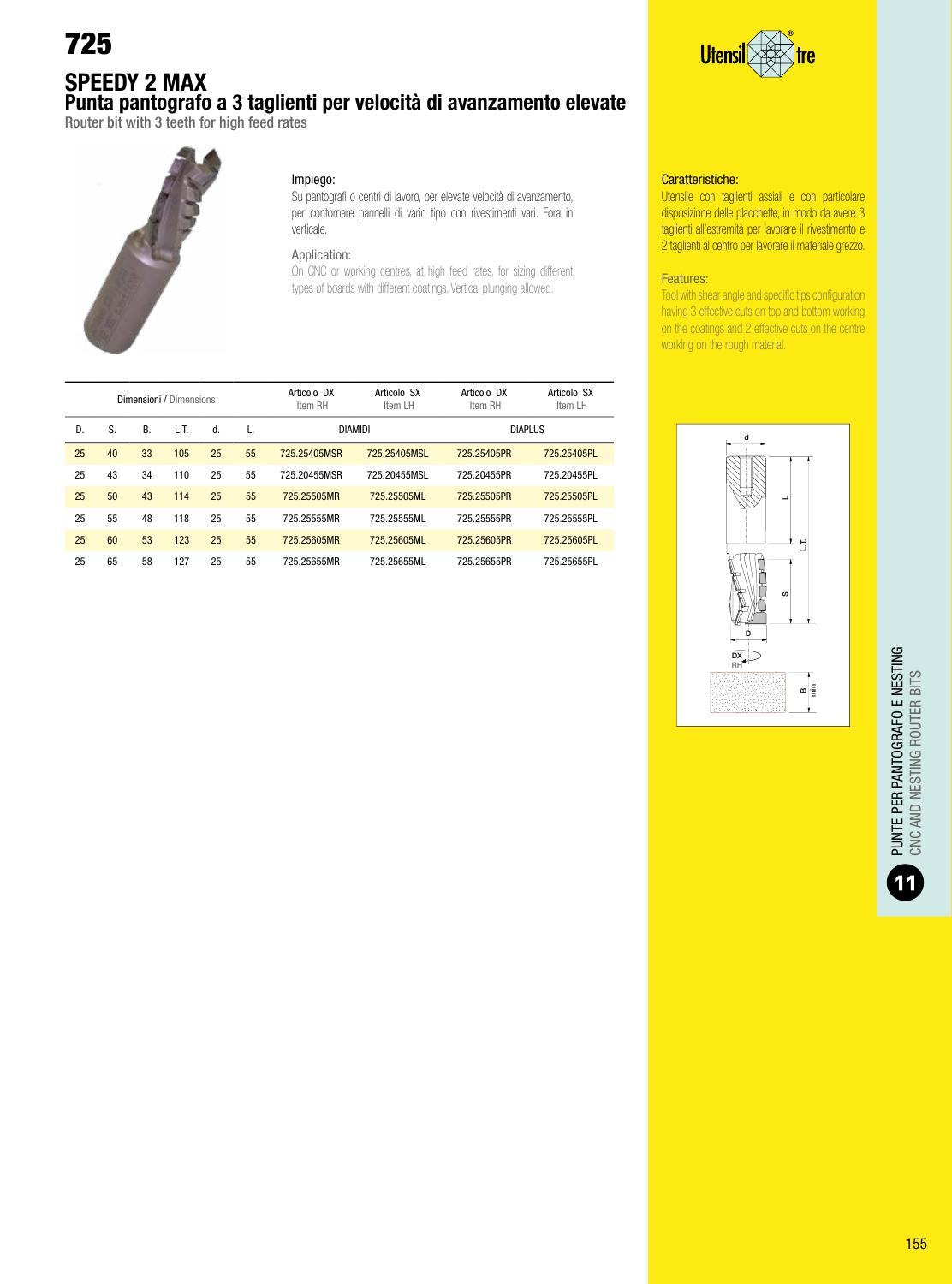

Utensile a doppia rotazione con taglienti fortemente assiali e con particolare disposizione delle placchette, in modo da avere 3 taglienti all'estremità per lavorare il rivestimento e 2 taglienti al centro per lavorare il materiale grezzo.

#### Features:

Double rotation tool with agressive shear angle and specific tips configuration having 3 effective cuts on top and bottom working on the coatings and 2 effective cuts on the centre working on the rough material.



# 735

### SPEEDY 2 MAX CUBE Punta pantografo a 3 taglienti a doppia rotazione per velocità di avanzamento elevate

Double rotation router bit with 3 teeth for high feed rates

#### Impiego:

Su pantografi o centri di lavoro, per elevate velocità di avanzamento, per contornare pannelli di vario tipo con rivestimenti vari. Fora in verticale.

#### Application:

On CNC or working centres, at high feed rates, for sizing different types of boards with different coatings. Vertical plunging allowed.



|    |    |    | Dimensioni / Dimensions |    |    | Articolo DX-SX<br>Item RH-LH | Articolo SX-DX<br>Item LH-RH | Articolo DX-SX<br>Item RH-LH | Articolo SX-DX<br>Item LH-RH |
|----|----|----|-------------------------|----|----|------------------------------|------------------------------|------------------------------|------------------------------|
| D. | S. | R  | LT.                     | d. | L. | <b>DIAMIDI</b>               |                              | <b>DIAPLUS</b>               |                              |
| 25 | 52 | 19 | 114                     | 20 | 50 | 735.25260MR/L                | 735.25260ML/R                | 735.25260PR/L                | 735.25260PL/R                |
| 25 | 60 | 23 | 123                     | 20 | 50 | 735.25300MR/L                | 735.25300ML/R                | 735.25300PR/L                | 735.25300PL/R                |
| 25 | 70 | 28 | 131                     | 20 | 50 | 735.25350M R/L               | 735.25350ML/R                | 735.25350PR/L                | 735.25350PL/R                |
| 25 | 80 | 33 | 141                     | 20 | 50 | 735.25400MR/L                | 735.25400ML/R                | 735.25400PR/L                | 735.25400PL/R                |
| 25 | 90 | 38 | 151                     | 20 | 50 | 735.25450MR/L                | 735.25450ML/R                | 735.25450PR/L                | 735.25450PL/R                |
| 25 | 52 | 19 | 119                     | 25 | 55 | 735.25265MR/L                | 735.25265ML/R                | 735.25265PR/L                | 735.25265PL/R                |
| 25 | 60 | 23 | 128                     | 25 | 55 | 735.25305MR/L                | 735.25305ML/R                | 735.25305PR/L                | 735.25305PL/R                |
| 25 | 70 | 28 | 136                     | 25 | 55 | 735.25355MR/L                | 735.25355ML/R                | 735.25355PR/L                | 735.25355PL/R                |
| 25 | 80 | 33 | 146                     | 25 | 55 | 735.25405MR/L                | 735.25405ML/R                | 735.25405PR/L                | 735.25405PL/R                |
| 25 | 90 | 38 | 156                     | 25 | 55 | 735.25455MR/L                | 735.25455ML/R                | 735.25455PR/L                | 735.25455PL/R                |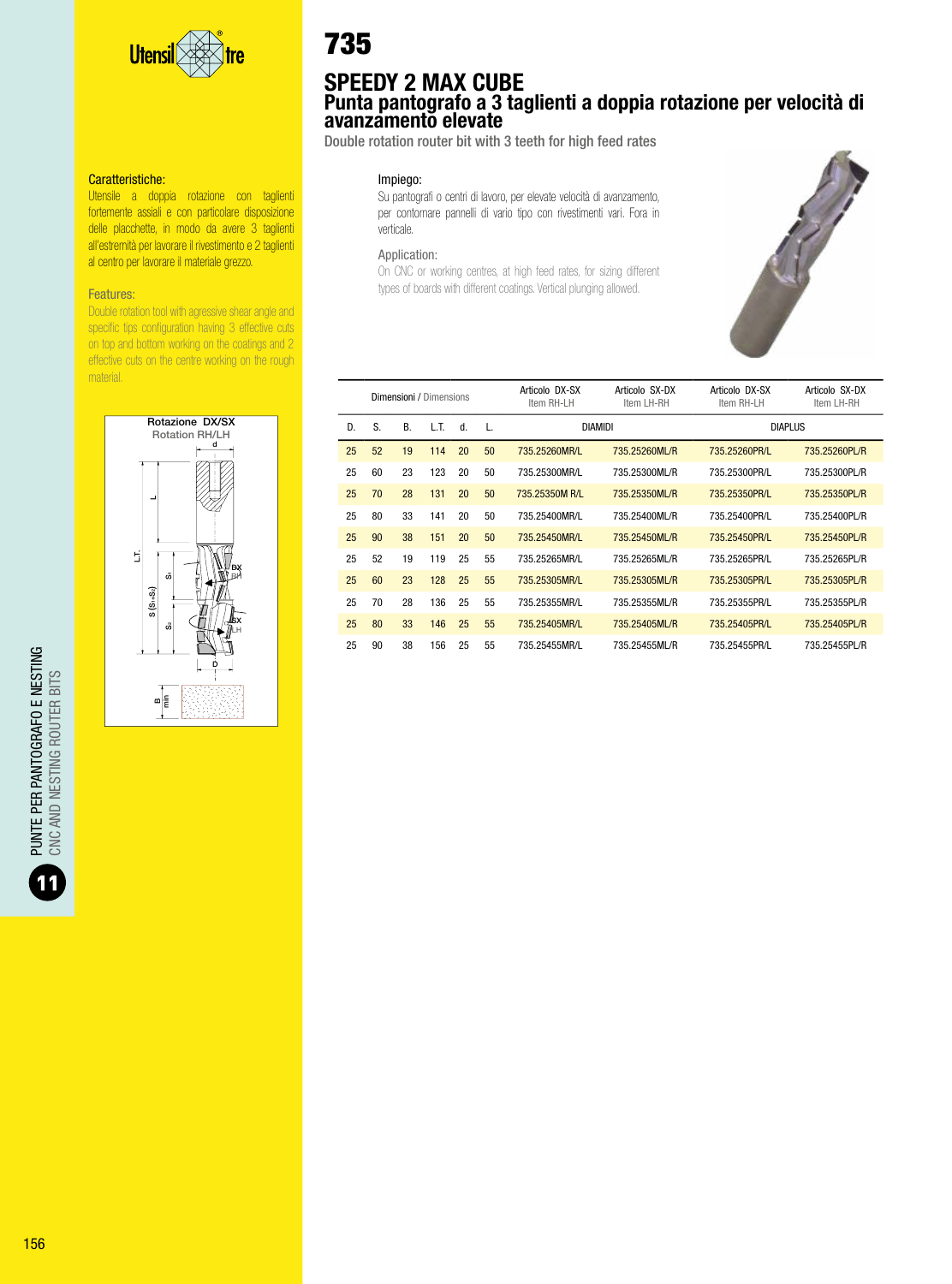### CLASSIC 1 Punta pantografo a 2 taglienti per velocità di avanzamento medio-alte

Router bit with 2 teeth for medium-high feed rates



#### Impiego:

Su pantografi o centri di lavoro, per medio-alte velocità di avanzamento, per contornare pannelli di vario tipo, con rivestimenti vari. Fora in verticale.

#### Application:

On CNC or working centres, at medium-high feed rates, for sizing different types of boards with different coatings. Vertical plunging allowed.

|    |    | <b>Dimensioni / Dimensions</b> |    |    | Articolo DX<br>Item RH | Articolo SX<br>Item LH | Articolo DX<br>Item RH | Articolo SX<br>Item LH |
|----|----|--------------------------------|----|----|------------------------|------------------------|------------------------|------------------------|
| D. | S. | LT.                            | d. | L. | <b>DIAMIDI</b>         |                        | <b>DIAPLUS</b>         |                        |
| 20 | 26 | 85                             | 16 | 45 | 750.20262MR            | 750.20262ML            | 750.20262PR            | 750.20262PL            |
| 20 | 35 | 90                             | 16 | 45 | 750.20352MR            | 750.20352ML            | 750.20352PR            | 750.20352PL            |
| 20 | 45 | 100                            | 16 | 45 | 750.20452MR            | 750.20452ML            | 750.20452PR            | 750.20452PL            |
| 20 | 55 | 108                            | 16 | 45 | 750.20552MR            | 750.20552ML            | 750.20552PR            | 750.20552PL            |
| 20 | 26 | 90                             | 20 | 50 | 750.20260MR            | 750.20260ML            | 750.20260PR            | 750.20260PL            |
| 20 | 35 | 95                             | 20 | 50 | 750.20350MR            | 750.20350ML            | 750.20350PR            | 750.20350PL            |
| 20 | 45 | 105                            | 20 | 50 | 750.20450MR            | 750.20450ML            | 750.20450PR            | 750.20450PL            |
| 20 | 55 | 113                            | 20 | 50 | 750.20550MR            | 750.20550ML            | 750.20550PR            | 750.20550PL            |
| 20 | 26 | 95                             | 25 | 55 | 750.20265MR            | 750.20265ML            | 750.20265PR            | 750.20265PL            |
| 20 | 35 | 100                            | 25 | 55 | 750.20355MR            | 750.20355ML            | 750.20355PR            | 750.20355PL            |
| 20 | 45 | 110                            | 25 | 55 | 750.20455MR            | 750.20455ML            | 750.20455PR            | 750.20455PL            |
| 20 | 55 | 118                            | 25 | 55 | 750.20555MR            | 750.20555ML            | 750.20555PR            | 750.20555PL            |
| 25 | 26 | 90                             | 20 | 50 | 750.25260MR            | 750.25260ML            | 750.25260PR            | 750.25260PL            |
| 25 | 35 | 95                             | 20 | 50 | 750.25350MR            | 750.25350ML            | 750.25350PR            | 750.25350PL            |
| 25 | 45 | 105                            | 20 | 50 | 750.25450MR            | 750.25450ML            | 750.25450PR            | 750.25450PL            |
| 25 | 55 | 113                            | 20 | 50 | 750.25550MR            | 750.25550ML            | 750.25550PR            | 750.25550PL            |
| 25 | 64 | 122                            | 20 | 50 | 750.25640MR            | 750.25640ML            | 750.25640PR            | 750.25640PL            |
| 25 | 26 | 95                             | 25 | 55 | 750.25265MR            | 750.25265ML            | 750.25265PR            | 750.25265PL            |
| 25 | 35 | 100                            | 25 | 55 | 750.25355MR            | 750.25355ML            | 750.25355PR            | 750.25355PL            |
| 25 | 45 | 110                            | 25 | 55 | 750.25455MR            | 750.25455ML            | 750.25455PR            | 750.25455PL            |
| 25 | 55 | 118                            | 25 | 55 | 750.25555MR            | 750.25555ML            | 750.25555PR            | 750.25555PL            |
| 25 | 64 | 127                            | 25 | 55 | 750.25645MR            | 750.25645ML            | 750.25645PR            | 750.25645PL            |



#### Caratteristiche:

Utensile con taglienti fortemente assiali e disposizione delle placchette in modo da avere 2 tagli su tutta la lunghezza di taglio.

#### Features:

Tool with agressive shear angle and specific tips configuration having 2 effective cuts along the whole cutting width.

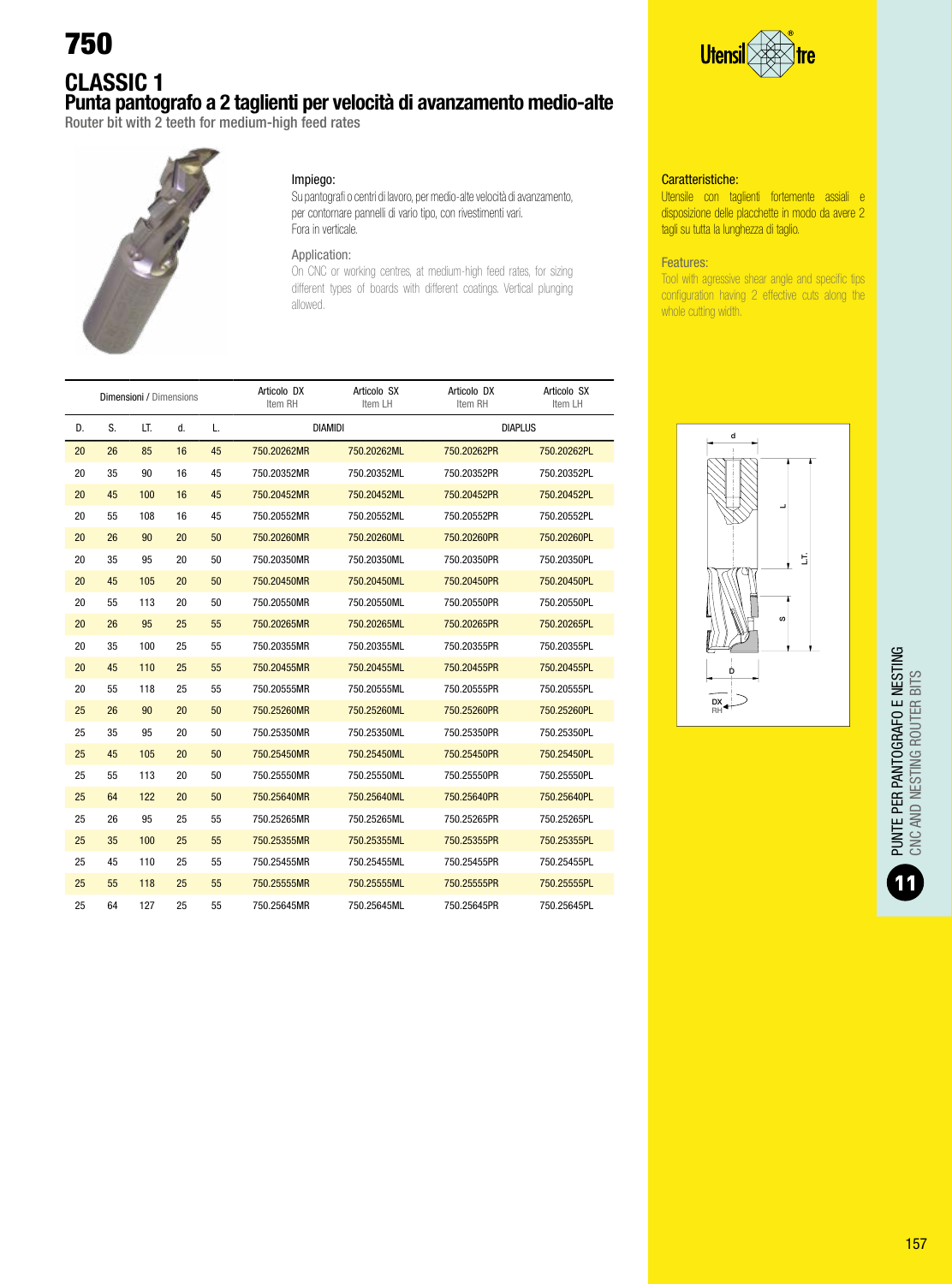

Utensile con taglienti fortemente assiali e disposizione delle placchette in modo da avere 2 tagli su tutta la lunghezza di taglio.

#### Features:

Tool with agressive shear angle and specific tips configuration having 2 effective cuts along the whole cutting width.



## CLASSIC 1 MAX

Punta pantografo a 2 taglienti per velocità di avanzamento medio-alte

Router bit with 2 teeth for medium-high feed rates

#### Impiego:

Su pantografi o centri di lavoro, per medio-alte velocità di avanzamento, per contornare pannelli di vario tipo, con rivestimenti vari. Fora in verticale.

#### Application:

On CNC or working centres, at medium-high feed rates, for sizing different types of boards with different coatings.. Vertical plunging allowed.



|    |      | <b>Dimensioni</b> / Dimensions |    |    | Articolo DX<br>Item RH | Articolo SX<br>Item LH | Articolo DX<br>Item RH | Articolo SX<br>Item LH |
|----|------|--------------------------------|----|----|------------------------|------------------------|------------------------|------------------------|
| D. | S.   | LT.                            | d. | L. | <b>DIAMIDI</b>         |                        | <b>DIAPLUS</b>         |                        |
| 16 | 26   | 84                             | 20 | 50 | 745.16260MSR           | 745.16260MSL           | 745.16260PR            | 745.16260PR            |
| 18 | 24,5 | 90                             | 20 | 50 | 745.182450MSR          | 745.182450MSL          | 745.182450PR           | 745.182450PR           |
| 20 | 30   | 92                             | 20 | 50 | 745.20300MSR           | 745.20300MSL           | 745.20300PR            | 745.20300PL            |
| 20 | 35   | 95                             | 20 | 50 | 745.20350MSR           | 745.20350MSL           | 745.20350PR            | 745.20350PL            |
| 20 | 40   | 100                            | 20 | 50 | 745.20400MSR           | 745.20400MSL           | 745.20400PR            | 745.20400PL            |
| 20 | 45   | 105                            | 20 | 50 | 745.20450MSR           | 745.20450MSL           | 745.20450PR            | 745.20450PL            |
| 20 | 50   | 109                            | 20 | 50 | 745.20500MR            | 745.20500ML            | 745.20500PR            | 745.20500PL            |
| 20 | 55   | 113                            | 20 | 50 | 745.20550MR            | 745.20550ML            | 745.20550PR            | 745.20550PL            |
| 20 | 60   | 118                            | 20 | 50 | 745.20600MR            | 745.20600ML            | 745.20600PR            | 745.20600PL            |
| 20 | 24,5 | 95                             | 25 | 55 | 745.20245MSR           | 745.20245MSL           | 745.20245PR            | 745.20245PL            |
| 20 | 30   | 97                             | 25 | 55 | 745.20305MSR           | 745.20305MSL           | 745.20305PR            | 745.20305PL            |
| 20 | 35   | 100                            | 25 | 55 | 745.20355MSR           | 745.20355MSL           | 745.20355PR            | 745.20355PL            |
| 20 | 40   | 105                            | 25 | 55 | 745.20405MSR           | 745.20405MSL           | 745.20405PR            | 745.20405PL            |
| 20 | 45   | 110                            | 25 | 55 | 745.20455MSR           | 745.20455MSL           | 745.20455PR            | 745.20455PL            |
| 20 | 50   | 114                            | 25 | 55 | 745.20505MR            | 745.20505ML            | 745.20505PR            | 745.20505PL            |
| 20 | 55   | 118                            | 25 | 55 | 745.20555MR            | 745.20555ML            | 745.20555PR            | 745.20555PL            |
| 20 | 60   | 123                            | 25 | 55 | 745.20605MR            | 745.20605ML            | 745.20605PR            | 745.20605PL            |
| 25 | 24,5 | 90                             | 20 | 50 | 745.25240MR            | 745.25240ML            | 745.25240PR            | 745.25240PL            |
| 25 | 30   | 92                             | 20 | 50 | 745.25300MR            | 745.25300ML            | 745.25300PR            | 745.25300PL            |
| 25 | 35   | 95                             | 20 | 50 | 745.25350MR            | 745.25350ML            | 745.25350PR            | 745.25350PL            |
| 25 | 40   | 100                            | 20 | 50 | 745.25400MR            | 745.25400ML            | 745.25400PR            | 745.25400PL            |
| 25 | 45   | 105                            | 20 | 50 | 745.25450MR            | 745.25450ML            | 745.25450PR            | 745.25450PL            |
| 25 | 50   | 109                            | 20 | 50 | 745.25500MR            | 745.25500ML            | 745.25500PR            | 745.25500PL            |
| 25 | 55   | 113                            | 20 | 50 | 745.25550MR            | 745.25550ML            | 745.25550PR            | 745.25550PL            |
| 25 | 60   | 118                            | 20 | 50 | 745.25600MR            | 745.25600ML            | 745.25600PR            | 745.25600PL            |
| 25 | 65   | 122                            | 20 | 50 | 745.25650MR            | 745.25650ML            | 745.25650PR            | 745.25650PL            |
| 25 | 24,5 | 95                             | 25 | 55 | 745.25245MR            | 745.25245ML            | 745.25245PR            | 745.25245PL            |
| 25 | 30   | 97                             | 25 | 55 | 745.25305MR            | 745.25305ML            | 745.25305PR            | 745.25305PL            |
| 25 | 35   | 100                            | 25 | 55 | 745.25355MR            | 745.25355ML            | 745.25355PR            | 745.25355PL            |
| 25 | 40   | 105                            | 25 | 55 | 745.25405MR            | 745.25405ML            | 745.25405PR            | 745.25405PL            |
| 25 | 45   | 110                            | 25 | 55 | 745.25455MR            | 745.25455ML            | 745.25455PR            | 745.25455PL            |
| 25 | 50   | 114                            | 25 | 55 | 745.25505MR            | 745.25505ML            | 745.25505PR            | 745.25505PL            |
| 25 | 55   | 118                            | 25 | 55 | 745.25555MR            | 745.25555ML            | 745.25555PR            | 745.25555PL            |
| 25 | 60   | 123                            | 25 | 55 | 745.25605MR            | 745.25605ML            | 745.25605PR            | 745.25605PL            |
| 25 | 65   | 127                            | 25 | 55 | 745.25605MR            | 745.25605ML            | 745.25605PR            | 745.25605PL            |

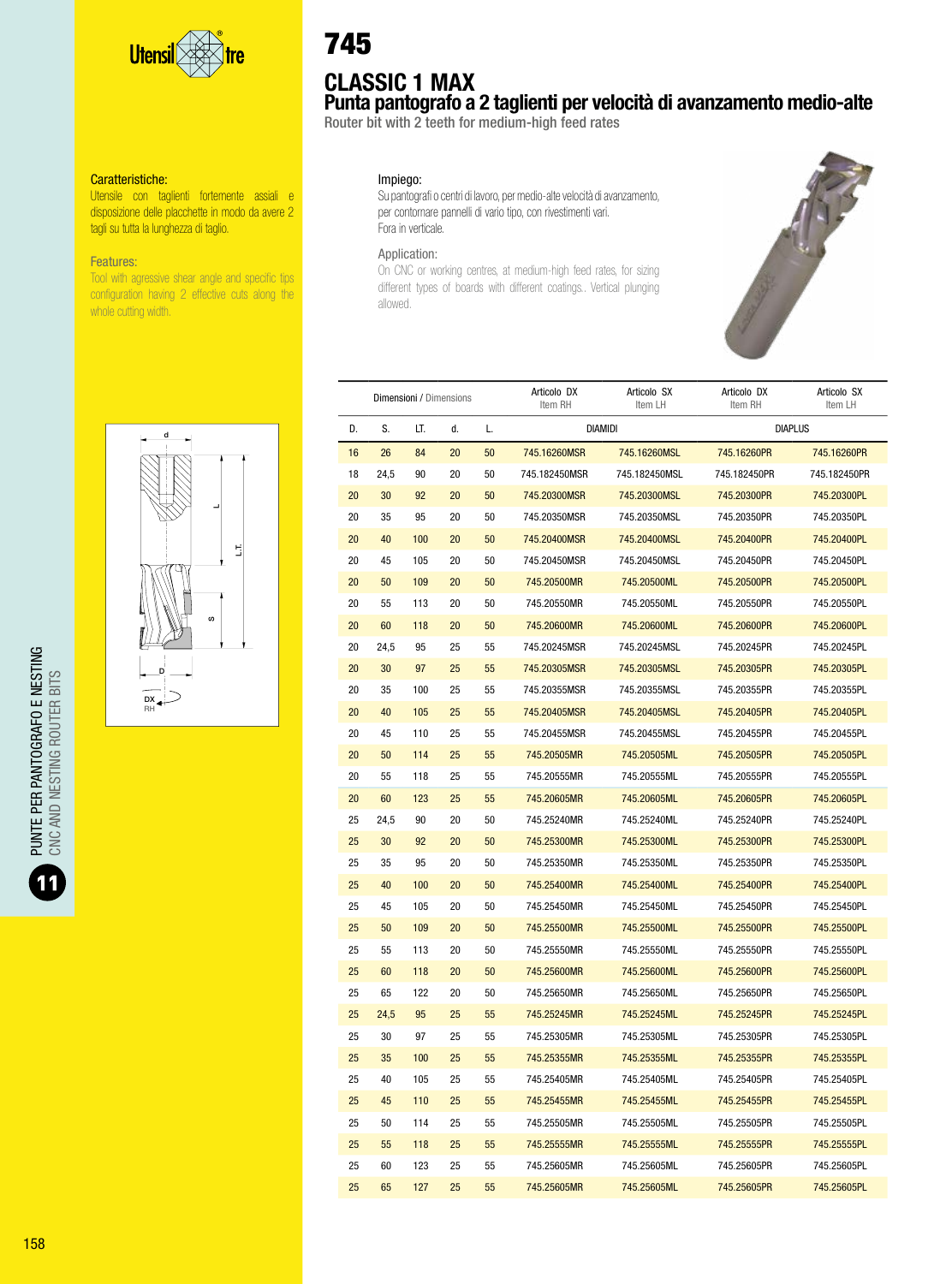### CLASSIC 1 EXTRA CUT Punta pantografo a 2 taglienti per velocità di avanzamento medio-alte

Router bit with 2 teeth for medium-high feed rates



#### Impiego:

Su pantografi o centri di lavoro, per medio-alte velocità di avanzamento, per contornare pannelli di vario tipo, in particolare con rivestimenti personalizzati. Fora in verticale.

#### Application:

On CNC or working centres, at medium-high feed rates, for sizing different types of boards especially with custom-made coatings. Vertical plunging allowed.

### Su richiesta in base all'esigenza del cliente

On request according to the customer's need



#### Caratteristiche:

Utensile con taglienti assiali 45° e disposizione delle placchette in modo da avere 2 tagli su tutta la lunghezza di taglio. Su richiesta placchetta di testa in HW o senza placchetta di sfondamento.

#### Features:

Tool with 45° shear angle and specific tips configuration having 2 effective cuts along the whole cutting width. HW plunging tip on request.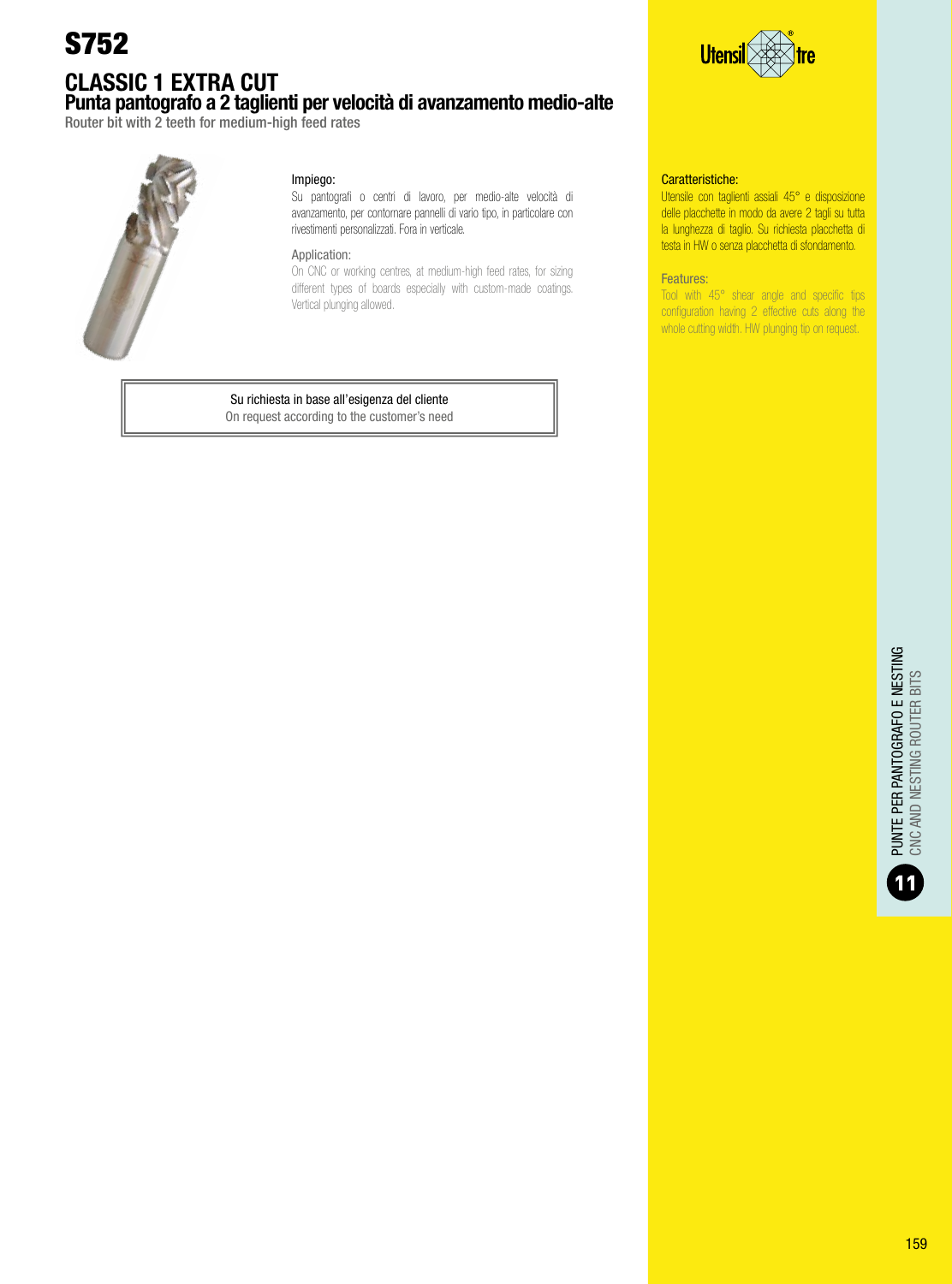

Utensile con taglienti assiali 54° e disposizione delle placchette in modo da avere 2 tagli su tutta la lunghezza di taglio. Su richiesta placchetta di testa in HW o senza placchetta di sfondamento.

#### Features:

Tool with 54° shear angle and specific tips configuration having 2 effective cuts along the whole cutting width. Hw plunging tip on request.

# S754

# CLASSIC 1 EXTRA CUT ONE

Punta pantografo a 2 taglienti per velocità di avanzamento medio-alte

Router bit with 2 teeth for medium-high feed rates

#### Impiego:

Su pantografi o centri di lavoro, per medio-alte velocità di avanzamento, per contornare pannelli di vario tipo. Ottime finiture su rivestimenti delicati, naturali e superfici con pellicole. Fora in verticale.

#### Application:

On CNC or working centres, at medium-high feed rates, for sizing different types of boards. Excellent finishing on delicate, natural material and high gloss panels with protection foil. Vertical plunging allowed.





|    |    | Dimensioni / Dimensions |    |    | Cod. rif. DX<br>Ref. code RH | Cod. rif. SX<br>Ref. code LH |
|----|----|-------------------------|----|----|------------------------------|------------------------------|
| D. | S. | LT.                     | d. |    | <b>DIAMIDI</b>               |                              |
| 25 | 35 | 92                      | 20 | 50 | S754, A01DR                  | S754, A01DL                  |
| 25 | 40 | 97                      | 20 | 50 | S754.A02DR                   | S754.A02DL                   |
| 25 | 45 | 102                     | 20 | 50 | S754, A03DR                  | S754, A03DL                  |
| 25 | 65 | 122                     | 20 | 50 | S754.A04DR                   | S754.A04DL                   |
| 25 | 35 | 97                      | 25 | 55 | S754, A05DR                  | S754.A05DL                   |
| 25 | 40 | 102                     | 25 | 55 | S754.A06DR                   | S754.A06DL                   |
| 25 | 45 | 107                     | 25 | 55 | S754, A07DR                  | S754, A07DL                  |
| 25 | 65 | 127                     | 25 | 55 | S754.A08DR                   | S754.A08DL                   |

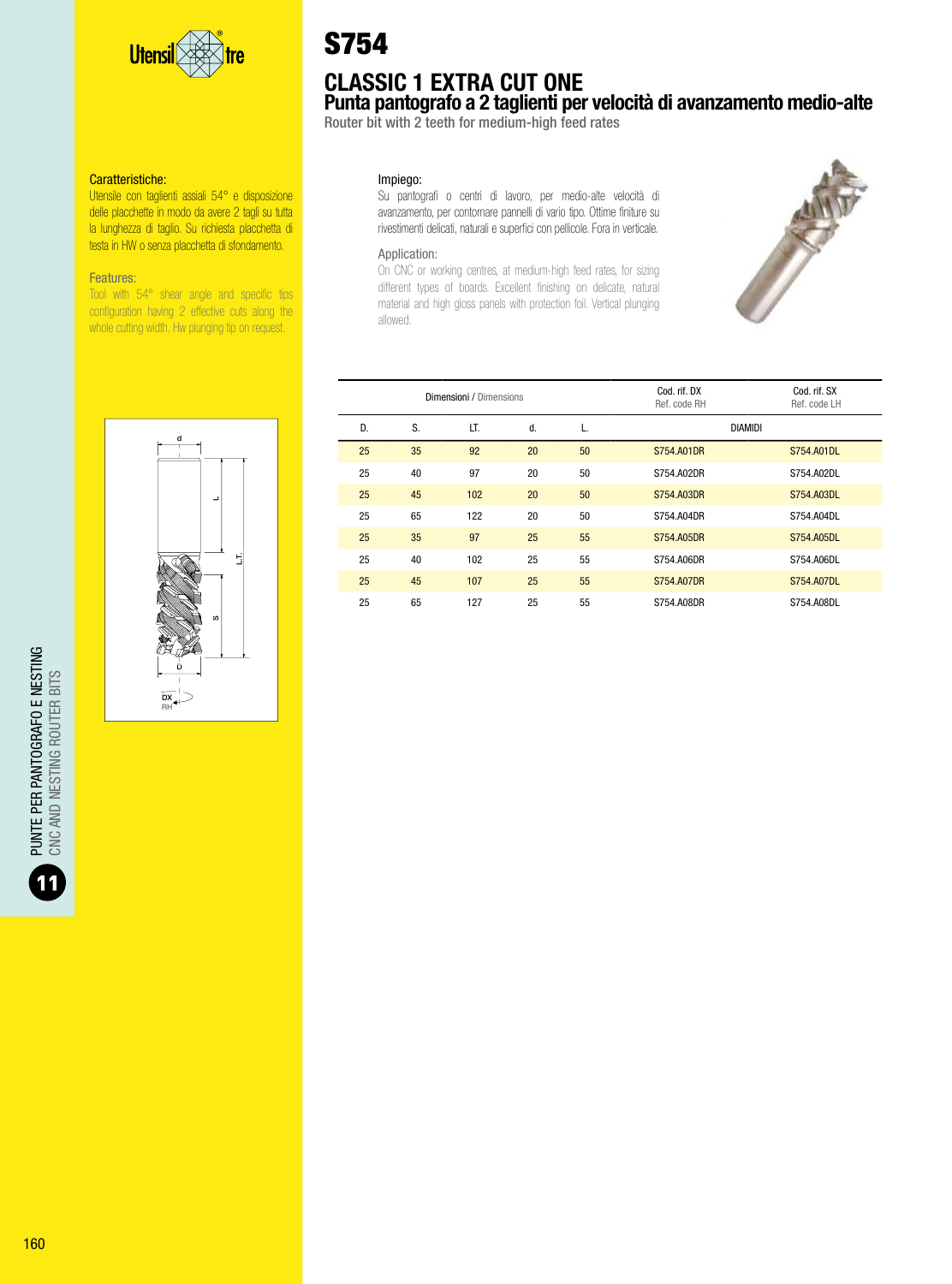### CLASSIC 1 MAX CUBE Punta pantografo a 2 taglienti doppia rotazione per velocità di avanzamento medio-alte

Double rotation router bit with 2 teeth for medium-high feed rates



#### Impiego:

Su pantografi o centri di lavoro, per medio-alte velocità di avanzamento, per contornare pannelli di vario tipo, con rivestimenti vari. Fora in verticale.

#### Application:

On CNC or working centres, at medium-high feed rates, for sizing different types of boards with different coatings.. Vertical plunging allowed.

### Su richiesta in base all'esigenza del cliente

On request according to the customer's need



#### Caratteristiche:

Utensile a doppia rotazione, con taglienti fortemente assiali e disposizione delle placchette in modo da avere 2 tagli su tutta la lunghezza di taglio.

#### Features:

Double rotation tool with agressive shear angle and specific tips configuration having 2 effective cuts along the whole cutting width.



PUNTE PER PANTOGRAFO E NESTING<br>CNC AND NESTING ROUTER BITS PUNTE PER PANTOGRAFO E NESTING CNC AND NESTING ROUTER BITS 11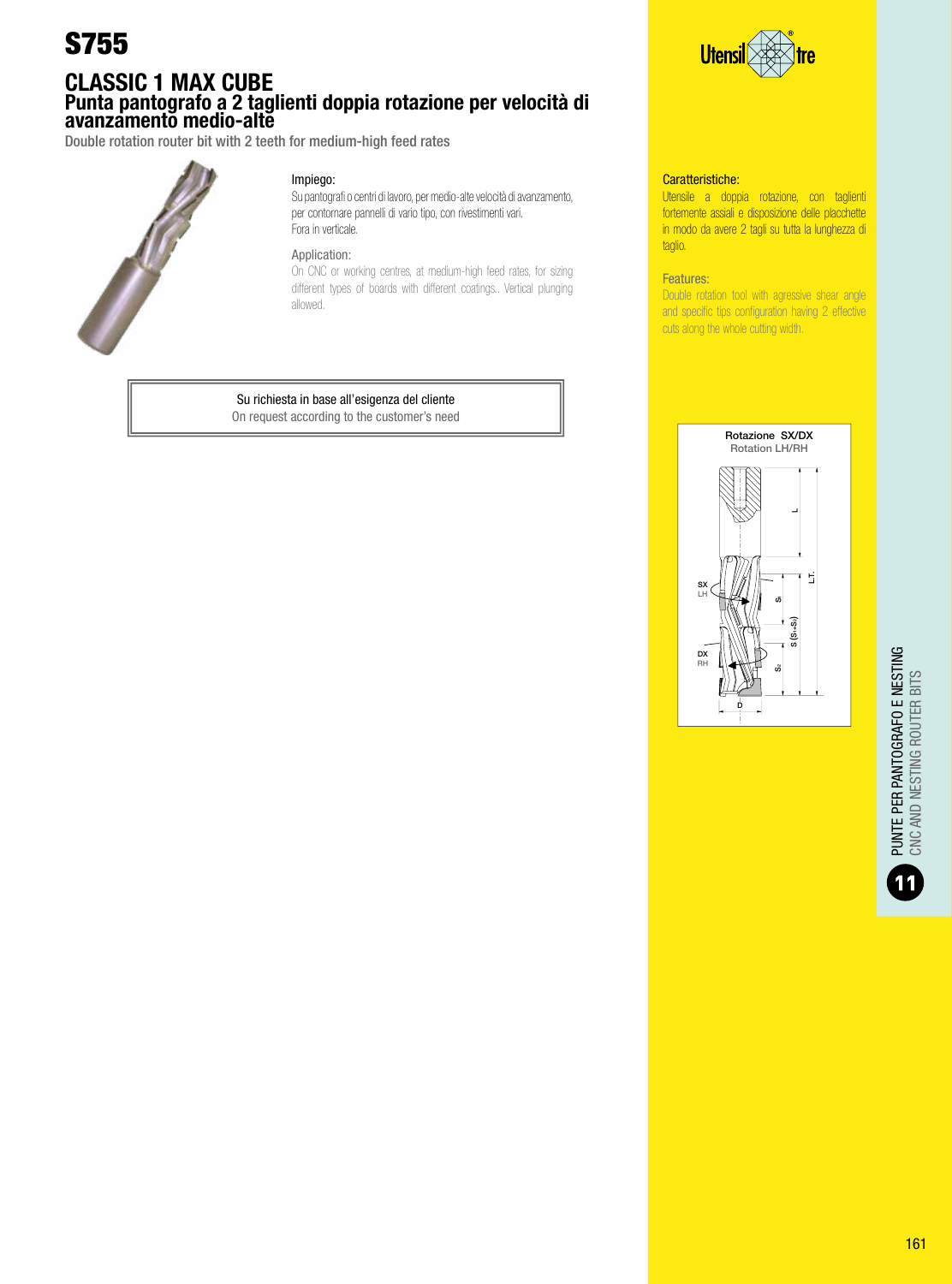

Utensile con taglienti assiali, con disposizione delle placchette in modo da avere 2 taglienti completi all'estremità per lavorare il rivestimento e 2 taglienti non completi al centro per lavorare la parte di materiale grezzo.

#### Features:

Tool with shear angle and specific tips configuration having 2 effective cuts on top and bottom working on the coverings and 1 effective cut on the centre working on the rough material.



# 765

# SPECIAL 1

Punta pantografo a 2 taglienti per velocità di avanzamento medio-alte

Router bit with 2 teeth for medium feed rates

#### Impiego:

Su pantografi o centri di lavoro, per medio-alte velocità di avanzamento, per contornare pannelli di vario tipo con rivestimenti vari. Fora in verticale.

#### Application:

On CNC or working centres, at medium-high feed rates, for sizing different types of boards with different coatings. Vertical plunging allowed.



|    |    |    | Dimensioni / Dimensions |    |    | Articolo DX<br>Item RH | Articolo SX<br>Item LH | Articolo DX<br>Item RH | Articolo SX<br>Item LH |
|----|----|----|-------------------------|----|----|------------------------|------------------------|------------------------|------------------------|
| D. | S. | В. | LT.                     | d. | L. |                        | <b>DIAMIDI</b>         | <b>DIAPLUS</b>         |                        |
| 20 | 22 | 14 | 85                      | 16 | 45 | 765.20222MR            | 765.20222ML            | 765.20222PR            | 765.20222PL            |
| 20 | 26 | 18 | 85                      | 16 | 45 | 765.20262MR            | 765.20262ML            | 765.20262PR            | 765.20262PL            |
| 20 | 30 | 22 | 87                      | 16 | 45 | 765.20302MR            | 765.20302ML            | 765.20302PR            | 765.20302PL            |
| 20 | 35 | 27 | 90                      | 16 | 45 | 765.20352MR            | 765.20352ML            | 765.20352PR            | 765.20352PL            |
| 20 | 40 | 32 | 95                      | 16 | 45 | 765.20402MR            | 765.20402ML            | 765.20402PR            | 765.20402PL            |
| 20 | 45 | 37 | 100                     | 16 | 45 | 765.20452MR            | 765.20452ML            | 765.20452PR            | 765.20452PL            |
| 20 | 50 | 42 | 104                     | 16 | 45 | 765.20502MR            | 765.20502ML            | 765.20502PR            | 765.20502PL            |
| 20 | 55 | 47 | 108                     | 16 | 45 | 765.20552MR            | 765.20552ML            | 765.20552PR            | 765.20552PL            |
| 20 | 60 | 52 | 113                     | 16 | 45 | 765.20602MR            | 765.20602ML            | 765.20602PR            | 765.20602PL            |
| 20 | 65 | 57 | 117                     | 16 | 45 | 765.20652MR            | 765.20652ML            | 765.20652PR            | 765.20652PL            |
| 20 | 22 | 14 | 90                      | 20 | 50 | 765.20220MR            | 765.20220ML            | 765.20220PR            | 765.20220PL            |
| 20 | 26 | 18 | 90                      | 20 | 50 | 765.20260MR            | 765.20260ML            | 765.20260PR            | 765.20260PL            |
| 20 | 30 | 22 | 92                      | 20 | 50 | 765.20300MR            | 765.20300ML            | 765.20300PR            | 765.20300PL            |
| 20 | 35 | 27 | 95                      | 20 | 50 | 765.20350MR            | 765.20350ML            | 765.20350PR            | 765.20350PL            |
| 20 | 40 | 32 | 100                     | 20 | 50 | 765.20400MR            | 765.20400ML            | 765.20400PR            | 765.20400PL            |
| 20 | 45 | 37 | 105                     | 20 | 50 | 765.20450MR            | 765.20450ML            | 765.20450PR            | 765.20450PL            |
| 20 | 50 | 42 | 109                     | 20 | 50 | 765.20500MR            | 765.20500ML            | 765.20500PR            | 765.20500PL            |
| 20 | 55 | 47 | 113                     | 20 | 50 | 765.20550MR            | 765.20550ML            | 765.20550PR            | 765.20550PL            |
| 20 | 60 | 52 | 118                     | 20 | 50 | 765.20600MR            | 765.20600ML            | 765.20600PR            | 765.20600PL            |
| 20 | 65 | 57 | 122                     | 20 | 50 | 765.20650MR            | 765.20650ML            | 765.20650PR            | 765.20650PL            |
| 20 | 22 | 14 | 90                      | 25 | 55 | 765.20225MR            | 765.20225ML            | 765.20225PR            | 765.20225PL            |
| 20 | 26 | 18 | 90                      | 25 | 55 | 765.20265MR            | 765.20265ML            | 765.20265PR            | 765.20265PL            |
| 20 | 30 | 22 | 92                      | 25 | 55 | 765.20305MR            | 765.20305ML            | 765.20305PR            | 765.20305PL            |
| 20 | 35 | 27 | 95                      | 25 | 55 | 765.20355MR            | 765.20355ML            | 765.20355PR            | 765.20355PL            |
| 20 | 40 | 32 | 100                     | 25 | 55 | 765.20405MR            | 765.20405ML            | 765.20405PR            | 765.20405PL            |
| 20 | 45 | 37 | 105                     | 25 | 55 | 765.20455MR            | 765.20455ML            | 765.20455PR            | 765.20455PL            |
| 20 | 50 | 42 | 109                     | 25 | 55 | 765.20505MR            | 765.20505ML            | 765.20505PR            | 765.20505PL            |
| 20 | 55 | 47 | 113                     | 25 | 55 | 765.20555MR            | 765.20555ML            | 765.20555PR            | 765.20555PL            |
| 20 | 60 | 52 | 118                     | 25 | 55 | 765.20605MR            | 765.20605ML            | 765.20605PR            | 765.20605PL            |
| 20 | 65 | 47 | 122                     | 25 | 55 | 765.20655MR            | 765.20655ML            | 765.20655PR            | 765.20655PL            |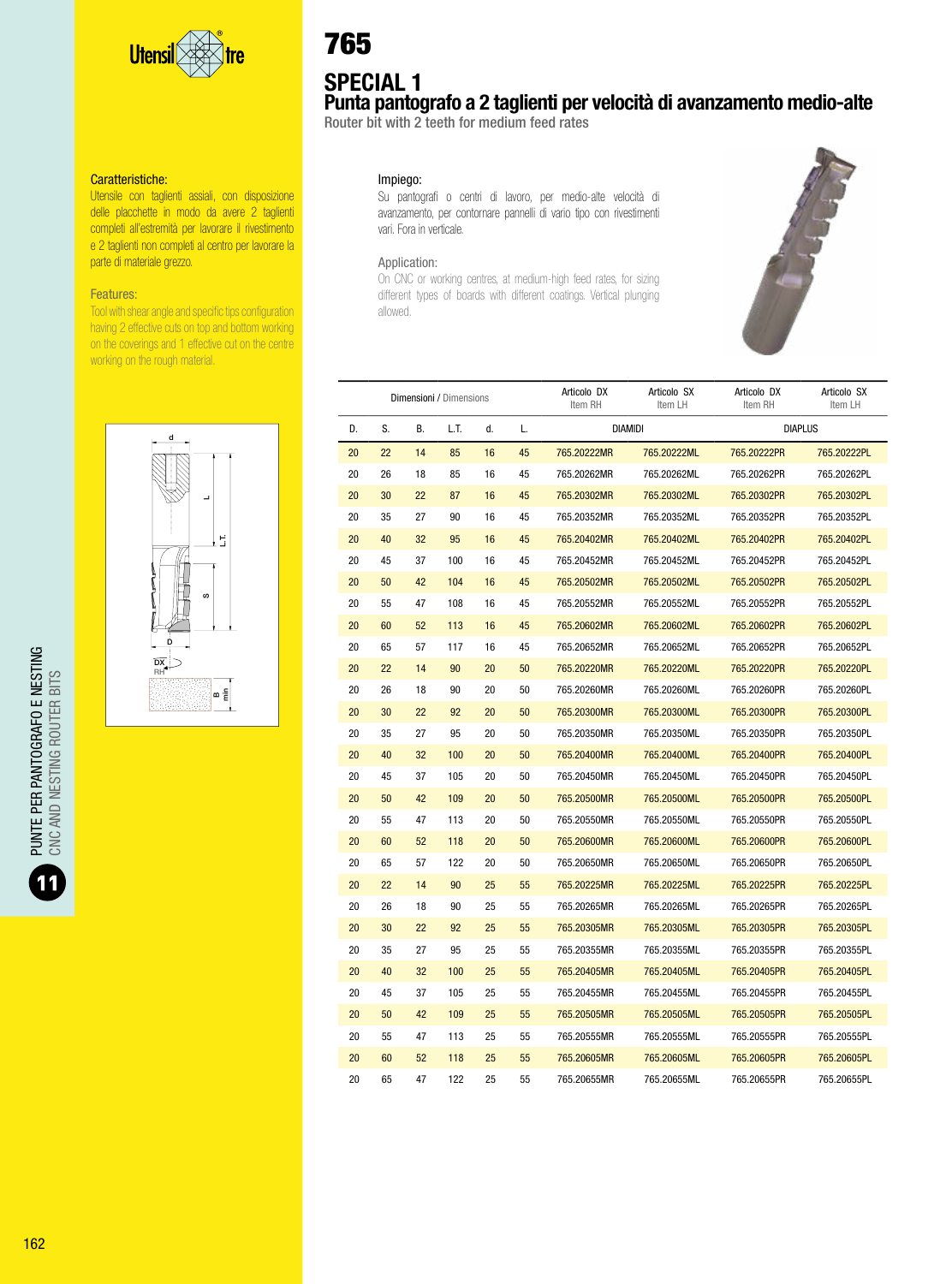775

# ECO 1 Punta pantografo a 1 tagliente per velocità di avanzamento medio-basse

Router bit with 1 tooth for medium-slow feed rates



#### Impiego:

Su pantografi o centri di lavoro, per medio-basse velocità di avanzamento, consigliato per contornare pannelli di truciolare, MDF e multistrato. Fora in verticale con placchetta in HM.

#### Application:

On CNC or working centres, at medium-slow feed rates, for contouring chipboard, MDF and plywood. Vertical plunging allowed.

|    |    | Dimensioni / Dimensions |    |    | Cod. rif. DX<br>Ref. code RH | Cod. rif. SX<br>Ref. code LH |
|----|----|-------------------------|----|----|------------------------------|------------------------------|
| D. | S. | LT.                     | d. | L. | <b>DIAPLUS</b>               |                              |
| 14 | 22 | 74                      | 16 | 45 | S775, A01PR                  | S775.A01PL                   |
| 14 | 30 | 82                      | 16 | 45 | S775.A02PR                   | S775.A02PL                   |
| 16 | 45 | 97                      | 16 | 45 | S775, A03PR                  | S775.A03PL                   |
| 18 | 45 | 102                     | 20 | 50 | S775.A04PR                   | S775.A04PL                   |
| 22 | 55 | 112                     | 20 | 50 | S775, A05PR                  | S775.A05PL                   |
|    |    |                         |    |    |                              |                              |

# S776

#### ECO 1 Punta pantografo a 1 tagliente e corpo in acciaio pesante per velocità di avanzamento medio-basse

Router bit with 1 tooth and heavy steel body for medium-slow feed rates



#### Impiego:

Su pantografi o centri di lavoro, per medio-basse velocità di avanzamento, consigliato per contornare pannelli di truciolare, MDF e multistrato. Fora in verticale con placchetta in HM.

#### Application:

On CNC or working centres, at medium-slow feed rates, for contouring chipboard, MDF and plywood. Vertical plunging allowed.

|    |    | <b>Dimensioni</b> / Dimensions |    |    | Cod. rif. DX<br>Ref. code RH | Cod. rif. SX<br>Ref. code LH |  |
|----|----|--------------------------------|----|----|------------------------------|------------------------------|--|
| D. |    | LT.                            |    |    | <b>DIAPLUS</b>               |                              |  |
| 14 | 30 | 82                             | 16 | 45 | S776, A01PR                  | S776, A01PL                  |  |
| 16 | 45 | 97                             | 16 | 45 | S776.A02PR                   | S776.A02PL                   |  |



#### Caratteristiche:

Utensile con taglienti assiali con speciale disposizione delle placchette per una migliore frantumazione del pannello.

#### Features:

Tool with shear angle and specific tips configuration to work better the panel.



#### Caratteristiche:

Utensile con taglienti assiali con speciale disposizione delle placchette per una migliore frantumazione del pannello. Costruzione con acciaio pesante in grado di sopportare sollecitazioni e alterazioni termiche.

#### Features:

Tool with shear angle and specific tips configuration to work better the panel. Body made out of heavy

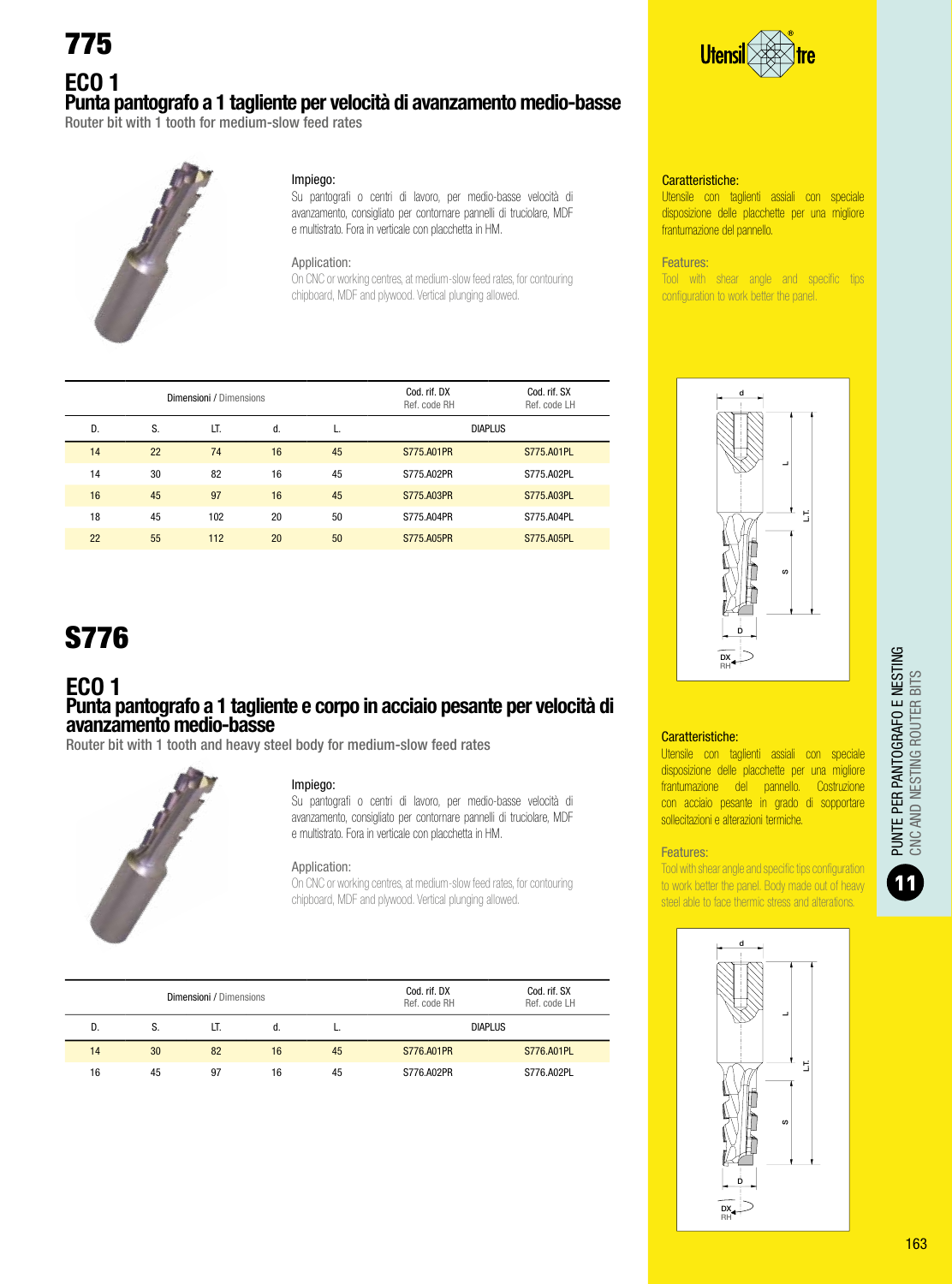

Utensile con taglienti assiali, con disposizione delle placchette in modo da avere 1 tagliente su tutta la lunghezza di taglio.

#### Features:

Tool with shear angle and tips configuration having 1 effective tooth along the whole cutting width.

# 780

ECO 2

### Punta pantografo a 1 tagliente per velocità di avanzamento medio-basse

Router bit with 1 tooth for medium-slow feed rates

#### Impiego:

Su pantografi o centri di lavoro, per medio-basse velocità di avanzamento, per contornare pannelli di truciolare, con rivestimenti vari, o grezzo. Fora in verticale con placchetta in HM.

#### Application:

On CNC routing or working centres, at medium-slow feed rates, for contourning different types of boards with different coatings. Vertical HM plunging allowed.





|    |    | Dimensioni / Dimensions |    |    | Articolo DX<br>Item RH | Articolo SX<br>Item LH |
|----|----|-------------------------|----|----|------------------------|------------------------|
| D. | S. | LT.                     | d. | L. | <b>DIAPLUS</b>         |                        |
| 10 | 22 | 71                      | 12 | 35 | 780.10221PR            | 780.10221PL            |
| 10 | 26 | 71                      | 12 | 35 | 780.10261PR            | 780.10261PL            |
| 12 | 26 | 71                      | 12 | 35 | 780.12261PSR           | 780.12261PSL           |
| 12 | 35 | 78                      | 12 | 35 | 780.12351PSR           | 780.12351PSL           |
| 12 | 26 | 90                      | 25 | 55 | 780.12265PR            | 780.12265PL            |
| 12 | 35 | 98                      | 25 | 55 | 780.12355PR            | 780.12355PL            |
| 16 | 26 | 85                      | 16 | 45 | 780.16262PSR           | 780.16262PSL           |
| 16 | 35 | 95                      | 16 | 45 | 780.16352PSR           | 780.16352PSL           |
| 16 | 45 | 100                     | 16 | 45 | 780.16452PR            | 780.16452PL            |
| 16 | 26 | 95                      | 25 | 55 | 780.16265PR            | 780.16265PL            |
| 16 | 35 | 100                     | 25 | 55 | 780.16355PR            | 780.16355PL            |
| 16 | 45 | 110                     | 25 | 55 | 780.16455PR            | 780.16455PL            |
| 18 | 26 | 85                      | 16 | 35 | 780.18262PR            | 780.18262PL            |
| 18 | 35 | 90                      | 16 | 35 | 780.18352PR            | 780.18352PL            |
| 18 | 45 | 100                     | 16 | 35 | 780.18452PR            | 780.18452PL            |
| 18 | 54 | 110                     | 16 | 35 | 780.18542PR            | 780.18542PL            |
| 18 | 26 | 90                      | 20 | 50 | 780.18260PSR           | 780.18260PSL           |
| 18 | 35 | 95                      | 20 | 50 | 780.18350PSR           | 780.18350PSI           |
| 18 | 45 | 105                     | 20 | 50 | 780.18450PSR           | 780.18450PSL           |
| 18 | 54 | 115                     | 20 | 50 | 780.18540PSR           | 780.18540PSL           |
| 18 | 26 | 95                      | 25 | 55 | 780.18265PSR           | 780.18265PSL           |
| 18 | 35 | 100                     | 25 | 55 | 780.18355PSR           | 780.18355PSL           |
| 18 | 45 | 110                     | 25 | 55 | 780.18455PSR           | 780.18455PSL           |
| 18 | 54 | 120                     | 25 | 55 | 780.18545PSR           | 780.18545PSL           |
| 20 | 65 | 122                     | 20 | 50 | 780.20650PSR           | 780.20650PSR           |
| 20 | 65 | 127                     | 25 | 55 | 780.20655PSR           | 780.20655PSR           |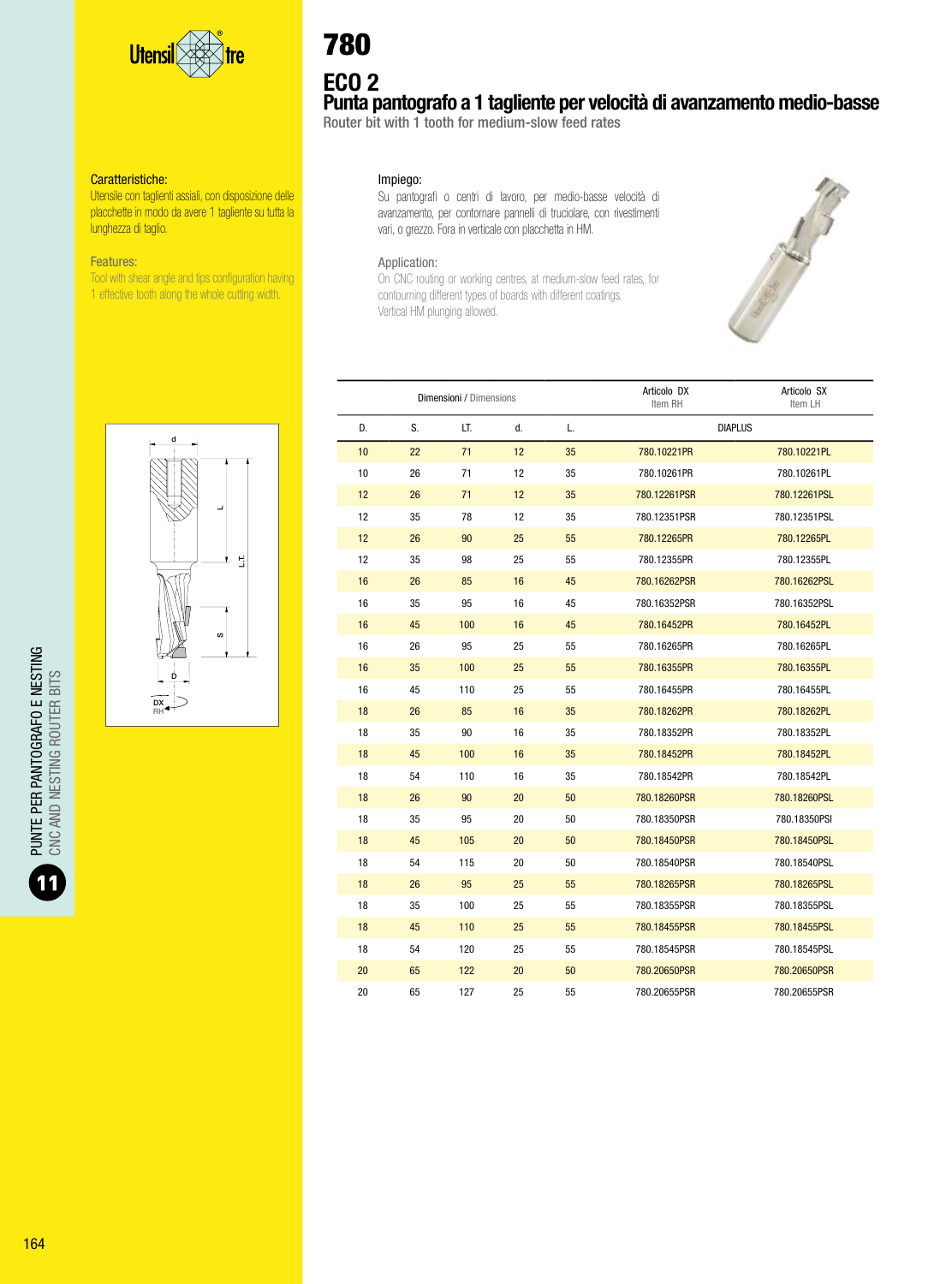### ECO 2 Punta pantografo Z.1 in acciaio pesante per velocità di avanzamento medio-basse

Z.1 router bit with heavy steel body for medium-slow feed rates



#### Impiego:

Su pantografi o centri di lavoro, per medio-basse velocità di avanzamento, per contornare pannelli di truciolare, con rivestimenti vari, o grezzo. Fora in verticale con placchetta in HM.

#### Application:

On CNC routing or working centres, at medium-slow feed rates, for contourning different types of boards with different coatings. Vertical HM plunging allowed.

|    |    | Dimensioni / Dimensions |    |    | Articolo DX<br>Item RH | Articolo SX<br>Item LH |
|----|----|-------------------------|----|----|------------------------|------------------------|
| D. | S. | LT.                     | d. |    | <b>DIAPLUS</b>         |                        |
| 8  | 22 | 71                      | 12 | 35 | 781.8221PSR            | 781.8221PSL            |
| 10 | 26 | 71                      | 12 | 35 | 781.10261PSR           | 781.10261PSL           |
| 12 | 26 | 71                      | 12 | 35 | 781.12261PSR           | 781.12261PSL           |
| 12 | 35 | 78                      | 12 | 35 | 781.12351PSR           | 781.12351PSL           |



#### Caratteristiche:

Utensile con taglienti assiali, con disposizione delle placchette in modo da avere 1 tagliente su tutta la lunghezza di taglio. Costruzione con acciaio pesante in grado di sopportare sollecitazioni e alterazione termiche.

#### Features:

Tool with shear angle and tips configuration having 1 effective tooth along the whole cutting width. Body made out of heavy steel able to face thermic stress and alterations.

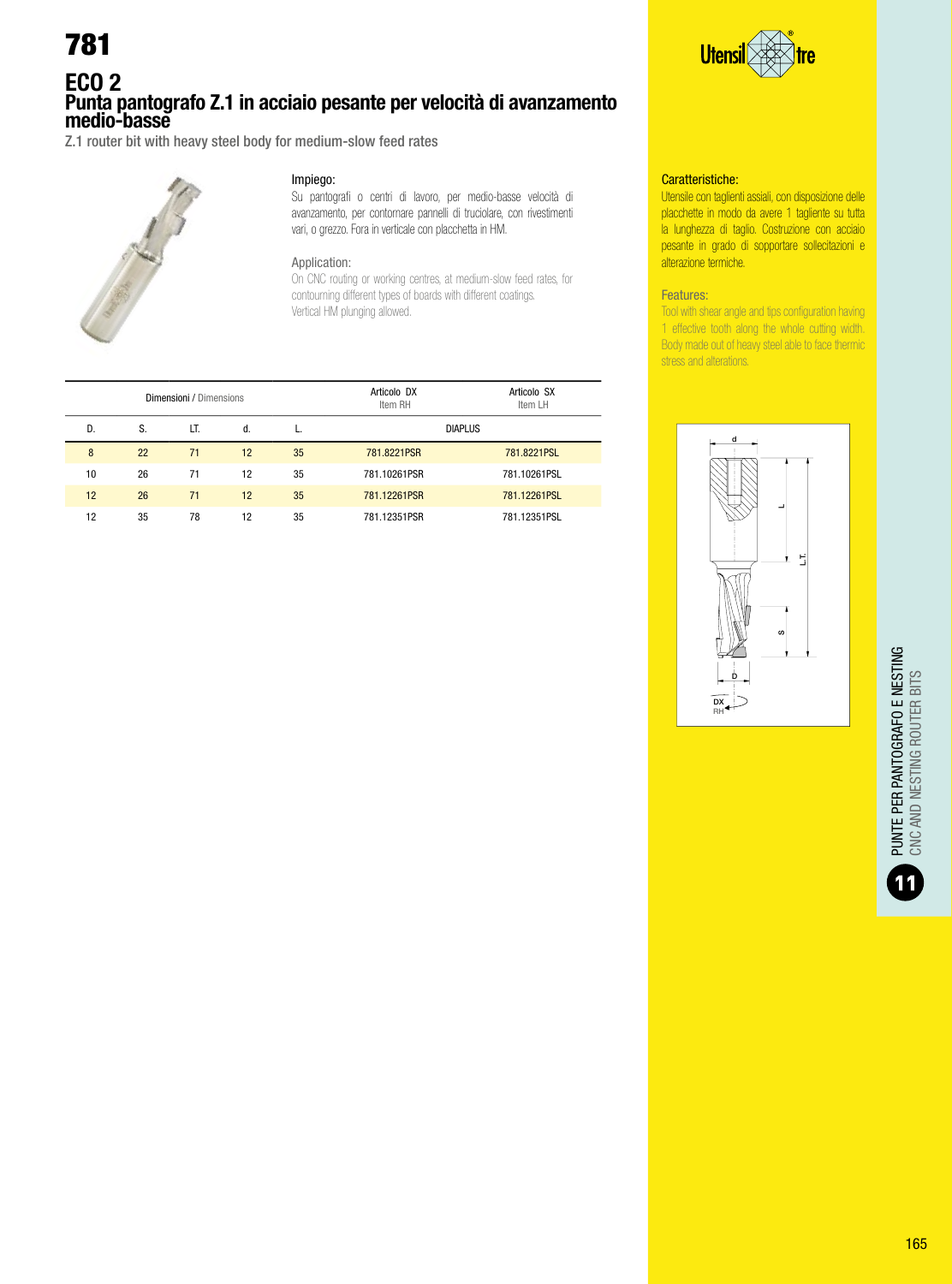

Utensile con taglienti assiali, con disposizione delle placchette in modo da avere 1 tagliente su tutta la lunghezza di taglio.

#### Features:

Tool with shear angle and tips configuration having 1 effective tooth along the whole cutting width.

# ECO 2 Punta pantografo Z.1 per velocità di avanzamento medio-basse 785

Z.1 router bit for medium-slow feed rates

#### Impiego:

Su pantografi o centri di lavoro, per medio-basse velocità di avanzamento, per contornare pannelli di truciolare, con rivestimenti vari, o grezzo. Fora in verticale con placchetta in HM.

#### Application:

On CNC routing centres, at medium-slow feed rates, for sizing different types of boards with different coatings. Vertical (HW) plunging allowed.



| Dimensioni / Dimensions<br>POLLICI / INCH |              |                |     |                | Articolo DX<br>Item RH | Articolo SX<br>Item LH |
|-------------------------------------------|--------------|----------------|-----|----------------|------------------------|------------------------|
| D.                                        | S.           | LT.            | d.  | L.             | <b>DIAPLUS</b>         |                        |
| 1/2                                       |              | $2 - 3/4$      | 1/2 | $1 - 3/8$      | 785.1/216PR            | 785.1/216PL            |
| 1/2                                       | $1 - 3/8$    | $3 - 1/2$      | 1/2 | $1 - 1/2$      | 785.1/236PR            | 785.1/236PL            |
| 5/8                                       | $\mathbf{1}$ | $2 - 7/8$      | 1/2 | $1 - 3/8$      | 785.5/816PR            | 785.5/816PL            |
| 3/4                                       |              | $3 - 3/8$      | 3/4 | $1 - 3/4$      | 785.3/418PR            | 785.3/418PL            |
| 3/4                                       | $1 - 5/8$    | $\overline{4}$ | 3/4 | $\overline{2}$ | 785.3/458PR            | 785.3/458PL            |
| 3/4                                       | $1 - 7/8$    | $4 - 3/8$      | 3/4 | $\overline{2}$ | 785.3/478PR            | 785.3/478PL            |



PUNTE PER PANTOGRAFO E NESTING<br>ONC AND NESTING ROUTER BITS PUNTE PER PANTOGRAFO E NESTING CNC AND NESTING ROUTER BITS T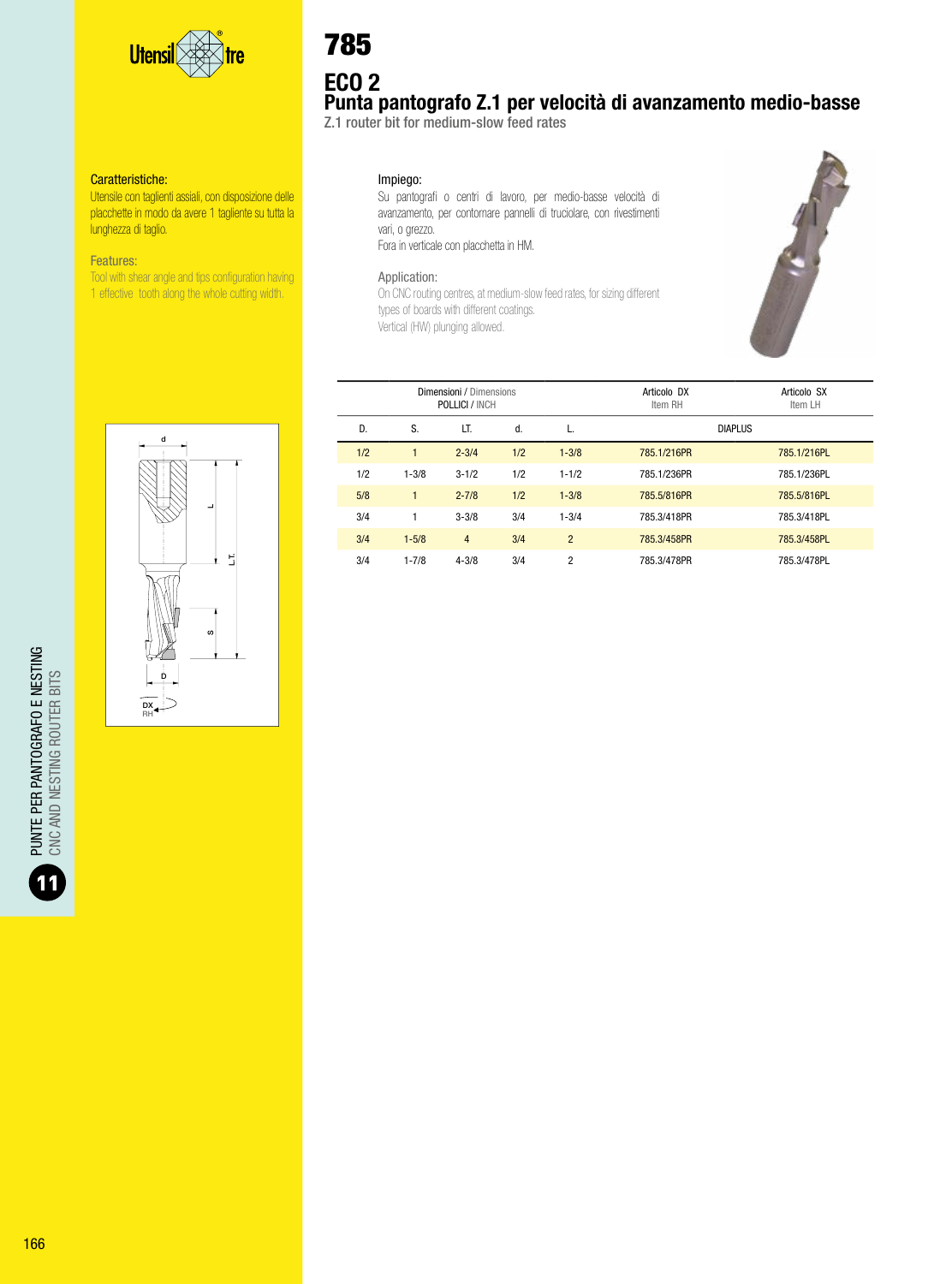### NESTING Punta pantografo per nesting con 2 taglienti in acciaio pesante per velocità di avanzamento medio-alte

Nesting router with heavy steel body and 2 teeth for medium-high feed rates



#### Impiego:

Su pantografi o centri di lavoro, per medio-alte velocità di avanzamento, per fresare e sezionare pannelli di truciolare con rivestimenti vari o grezzo. Fora in verticale con placchetta in PCD

#### Application:

On CNC routing or working centres, at medium-high feed rates, for milling or sizing different types of boards with different coatings. Vertical PCD plunging allowed.

| Dimensioni / Dimensions |    |     |    |    | <b>B.</b> | Articolo DX<br>Item RH | Articolo SX<br>Item LH |
|-------------------------|----|-----|----|----|-----------|------------------------|------------------------|
| D.                      | S. | LT. | d. | L. | MIN.      | <b>DIAMIDI</b>         |                        |
| 12                      | 22 | 70  | 12 | 35 | 12        | 787.122213MR           | 787.122213ML           |
| 12,7                    | 22 | 70  | 12 | 35 | 12        | 787.1272213MR          | 787.1272213ML          |
| 12                      | 27 | 70  | 12 | 35 | 12        | 787.122713MR           | 787.122713ML           |
| 12                      | 32 | 75  | 12 | 35 | 12        | 787.123213MR           | 787.123213ML           |
| 14                      | 22 | 75  | 16 | 45 | 12        | 787.142223MR           | 787.142223ML           |
| 14                      | 27 | 80  | 16 | 45 | 12        | 787.142723MR           | 787.142723ML           |
| 14                      | 32 | 85  | 16 | 45 | 12        | 787.143223MR           | 787.143223ML           |
| 14                      | 37 | 90  | 16 | 45 | 12        | 787.143723MR           | 787.143723ML           |
| 16                      | 22 | 80  | 16 | 45 | 12        | 787.162223MR           | 787.162223ML           |
| 16                      | 27 | 80  | 16 | 45 | 12        | 787.162723MR           | 787.162723ML           |
| 16                      | 32 | 85  | 16 | 45 | 12        | 787.163223MR           | 787.163222ML           |
| 16                      | 38 | 80  | 16 | 45 | 12        | 787.163823MR           | 787.163823ML           |
| 16                      | 43 | 95  | 16 | 46 | 12        | 787.164323MR           | 787.164323ML           |



#### Caratteristiche:

Utensile con 2 taglienti effettivi e speciale disposizione delle placchette per favorire l'evaquazione del truciolo. Costruzione con acciaio pesante in grado di sopportare sollecitazioni e alterazione termiche.

#### Features:

Tool with aggressive shear angle and specific design having effective 2 teeth over the complete cutting length to improve chipflowing. Body made out of heavy steel able to face thermic stress and alterations.